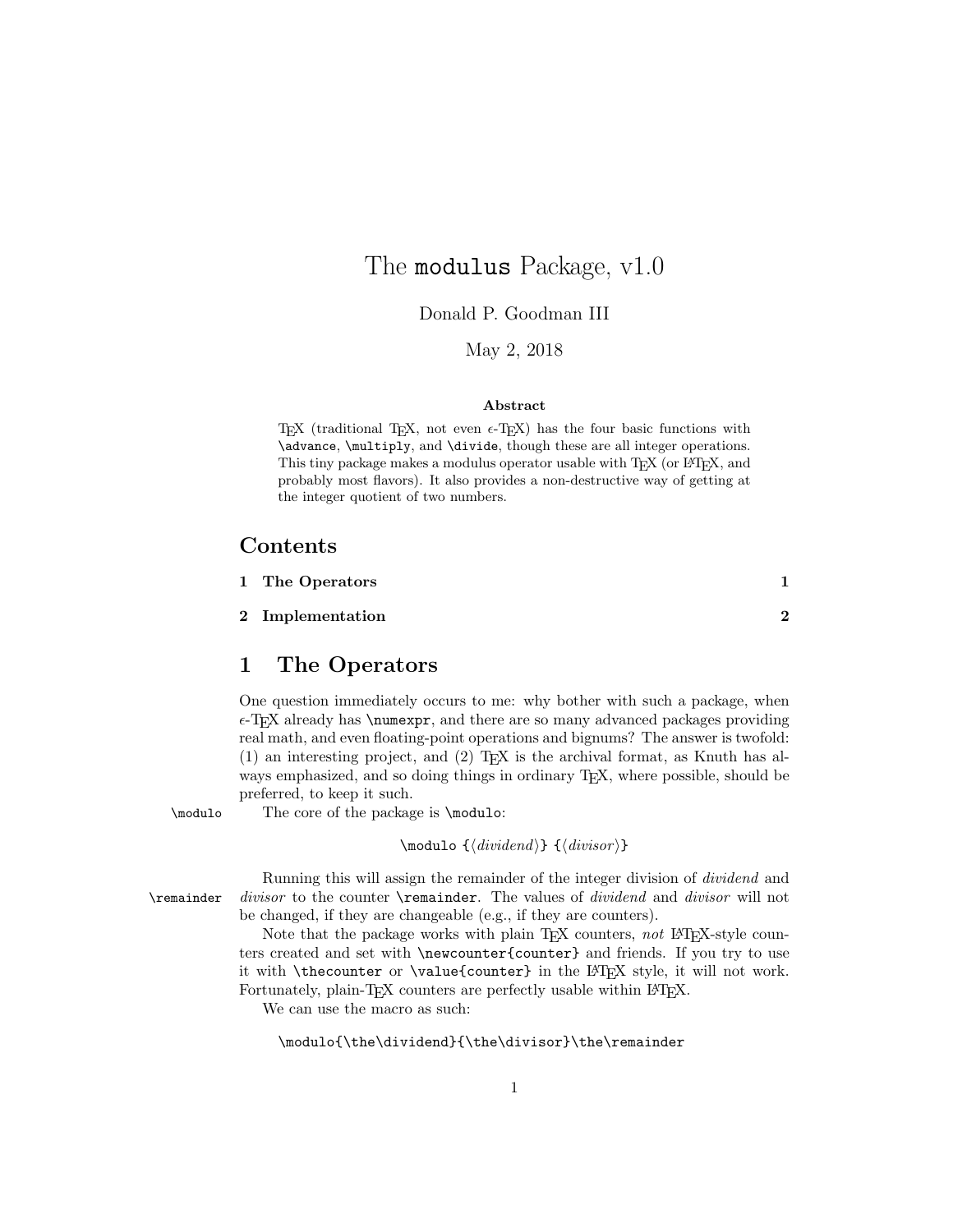|   |  | Dividend Divisor Modulus Dividend Divisor |  |
|---|--|-------------------------------------------|--|
|   |  |                                           |  |
|   |  |                                           |  |
|   |  |                                           |  |
|   |  |                                           |  |
| 5 |  | h                                         |  |
|   |  |                                           |  |
|   |  |                                           |  |
|   |  |                                           |  |
|   |  |                                           |  |

Table 1: A few example modulos, dividend and divisor both before and after the operation.

This will execute the macro and print the resulting remainder. We can also use simple number tokens in the same way:

### \modulo{8}{3}\the\remainder: 2

In the table above, the divisor is always the value of a counter \testdivisor, which is 4; the dividend is the value of a counter **\testdividend**, which is reset as indicated in each line. We then do the modulus operation and print the value of \remainder in the "Modulus" column. We then reprint the values of \testdividend and \testdivisor, to show that we have not altered them by taking the remainder.

Plain T<sub>E</sub>X can also very simply take the integer quotient of a counter, with the \divide operator, like so:

#### \divide\thiscounter by4

However, this destroys the original value of \thiscounter (or whatever else one is dividing). The modulus package therefore also provides another macro, \quotient \quotient, which non-destructively takes the integer quotient of two numbers \intquotient and stores it in the counter \intquotient:

```
\quotient{365}{4}\leavevmode\the\intquotient: 91
\modulo{365}{4}\leavevmode\the\remainder: 1
```
Note that if \the\thecounter doesn't print as expected, it may be because you're still in vertical mode (the \the operator only works in horizontal mode), so try \leavevmode before printing the counter.

### 2 Implementation

Not much to this one. We define our counter to hold the eventual modulus: 1 \newcount\remainder%